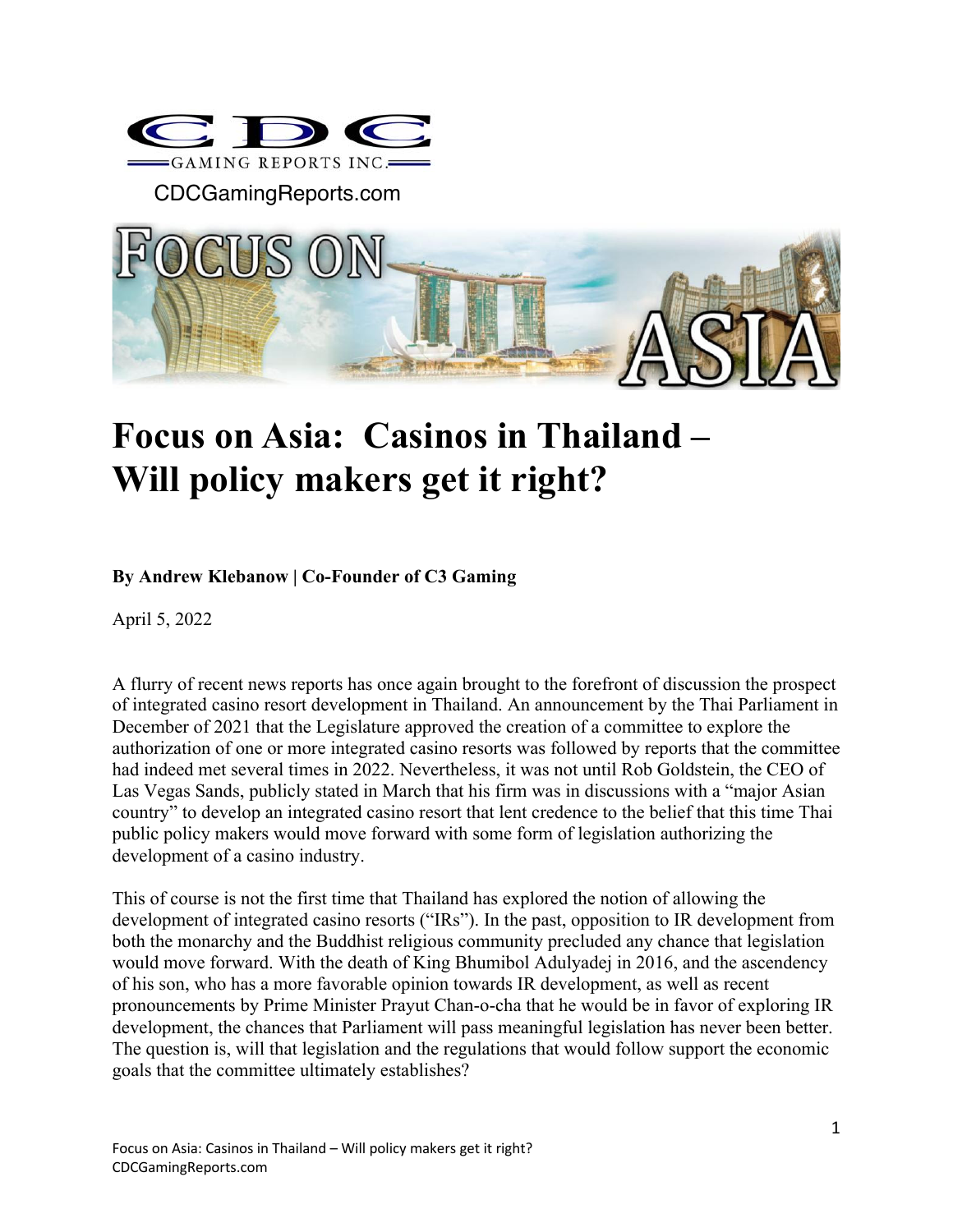## The most diverse network of consultants in the gaming & hospitality industry



## **Establish realistic goals and regulations to support them**

It is assumed that the committee exploring IR development will establish meaningful long-range goals. These will include economic goals in the form of increased tax revenues and employment, social goals that address the proliferation of underground casinos, and goals to achieve growth in international tourism. After all, Thailand, as all countries in east Asia, saw international tourism come to a grinding halt at the outset of the pandemic and with it, rises in unemployment and a decline in tax revenues. A resumption of international tourism is expected to be a slow process. The development of IRs could act as a catalyst for long-term growth in tourism.

The problem is that public policies and regulations that follow often hinder if not obstruct the attainment of economic goals. One need only look at other Asian countries' recent attempts to establish IR industries, and how policies and regulations stymied the attainment of strategic goals.

A decade ago, Vietnam sought to establish an IR industry. With 90 million residents, a modern airport infrastructure and an emerging middle class, Vietnam appeared as an ideal candidate for IR development. In part driven by the sizable capital investments that Singapore had attracted in its push to develop an IR industry, the Vietnamese government insisted that developers invest \$4 billion in construction costs. At the same time, public policy mandated that only foreign visitors could enter a casino. Without a residential population to support an IR, most major international developers walked away from the opportunity when it became apparent that public policy was not going to change. Today, Vietnam's casino industry struggles in the face of a near complete loss of international visitors.

More recently, Japan sought to establish an IR industry. Modeled after the highly successful IRs in Singapore, Japan recognized that in order to attract international developers and their capital, public policy would have to allow residents to gamble. At first, every major international casino operator rushed to establish partnerships in the market. Then, a relentless steam of regulations were announced that limited the domestic market's potential. As each new regulation was published, financial forecasting models were adjusted downward. Five years after laws were first established to allow an IR industry, most international developers have pulled out when it was determined that regulations would severely limit the market's profit potential.